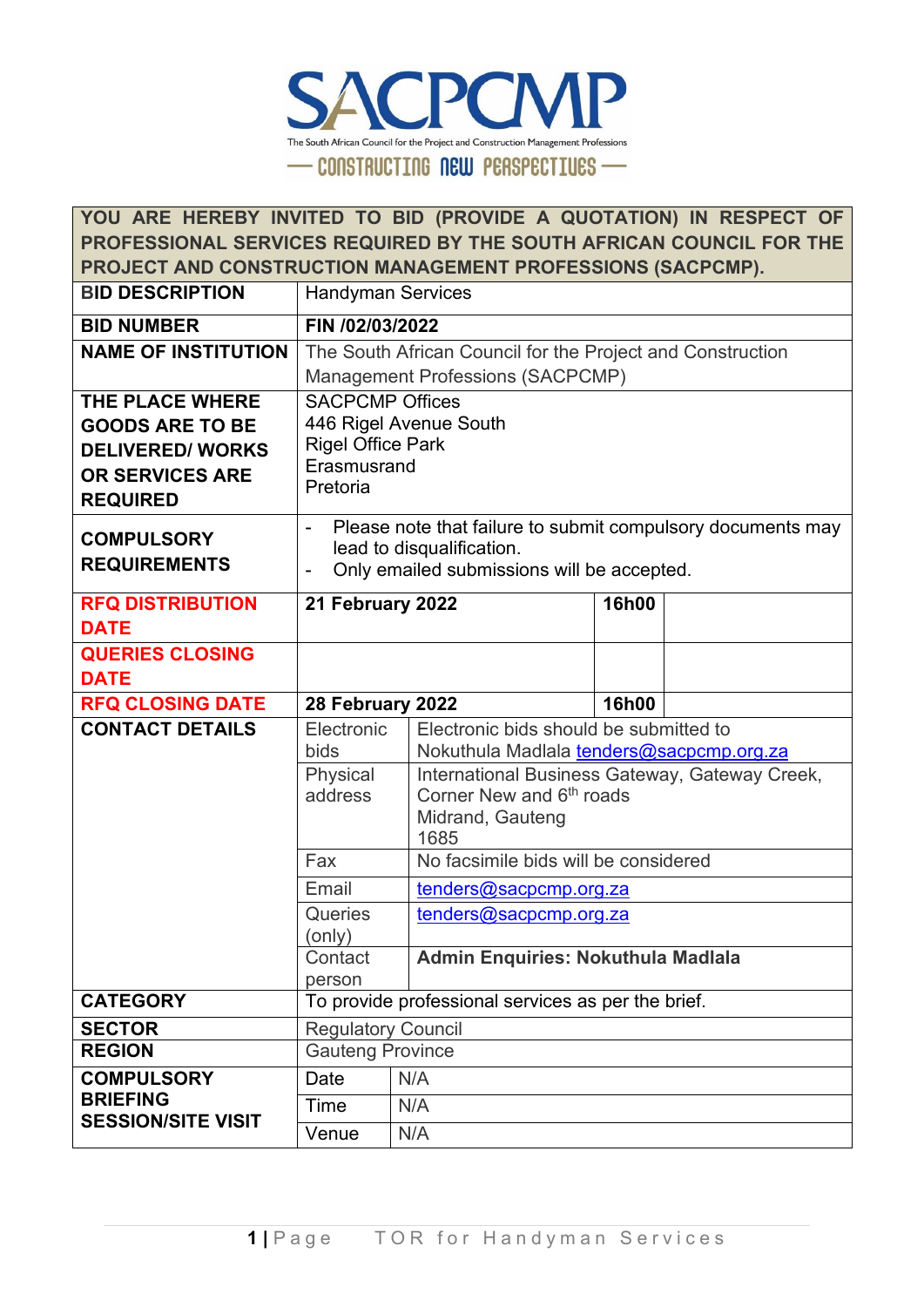### **1. BACKGROUND**

The South African Council for the Project and Construction Management Professions (SACPCMP) is a juristic person established by section 2 of the Project and Construction Management Professions Act (Act No.48 of 2000) which provides for statutory professional certification, registration and regulation of Project and Construction Management Professions to protect public interest. In line with the construction industry development initiatives, the Council continues to advance and promote the science and management practice of project and construction management thereby contributing towards promotion of the construction and built environment industries.

It further regulates the Project and Construction Management Professions to protect the public by identifying the type and scope of work, registering professionals and maintaining a national register of professionals who adhere to a Code of Conduct.

It also accredits Project and Construction Management programmes at tertiary educational institutions to ensure that graduates are employable within the industry upon completion of their studies and recognises Voluntary Associations who assist in the promotion of the professions under the SACPCMP (South African Council for the Project and Construction Management Professions) umbrella.

## **OPERATIONS**

The SACPCMP operates in the Built Environment alongside the other six Councils being the South African Council for the Architectural profession (SACAP), the Engineering Council of South Africa (ECSA), The South African Council for the Landscape Architectural Profession (SACLAP), The Council for the Quantity Surveying Profession (SACQSP) and the South African Council for the Property Valuers Profession (SACPVP). The National Minister of Public Works is the Executive Authority of the Council and communicates with the Council through the CBE, which is the overarching body that co-ordinate the activities of all the six Built Environment Councils.

## **2. SCOPE OF WORK**

The SACPCMP requires handyman services. The specific handyman services required by the SACPCMP are detailed below, but are not limited to the following:

- Fixing door latches and handles, changing door and gate locks and providing keys for these (as well as providing at least 3 sets of keys for 1 entrance door and gate)
- Mounting signs of various sizes (approximately x4)
- Mounting framed picture of various sizes (approximately x8)
- Mounting sanitizer dispensers
- Mounting Televisions (approximately x 2)
- Fixing light fixtures (including changing faulty or fused light bulbs)
- Fixing door frames and/or faulty doors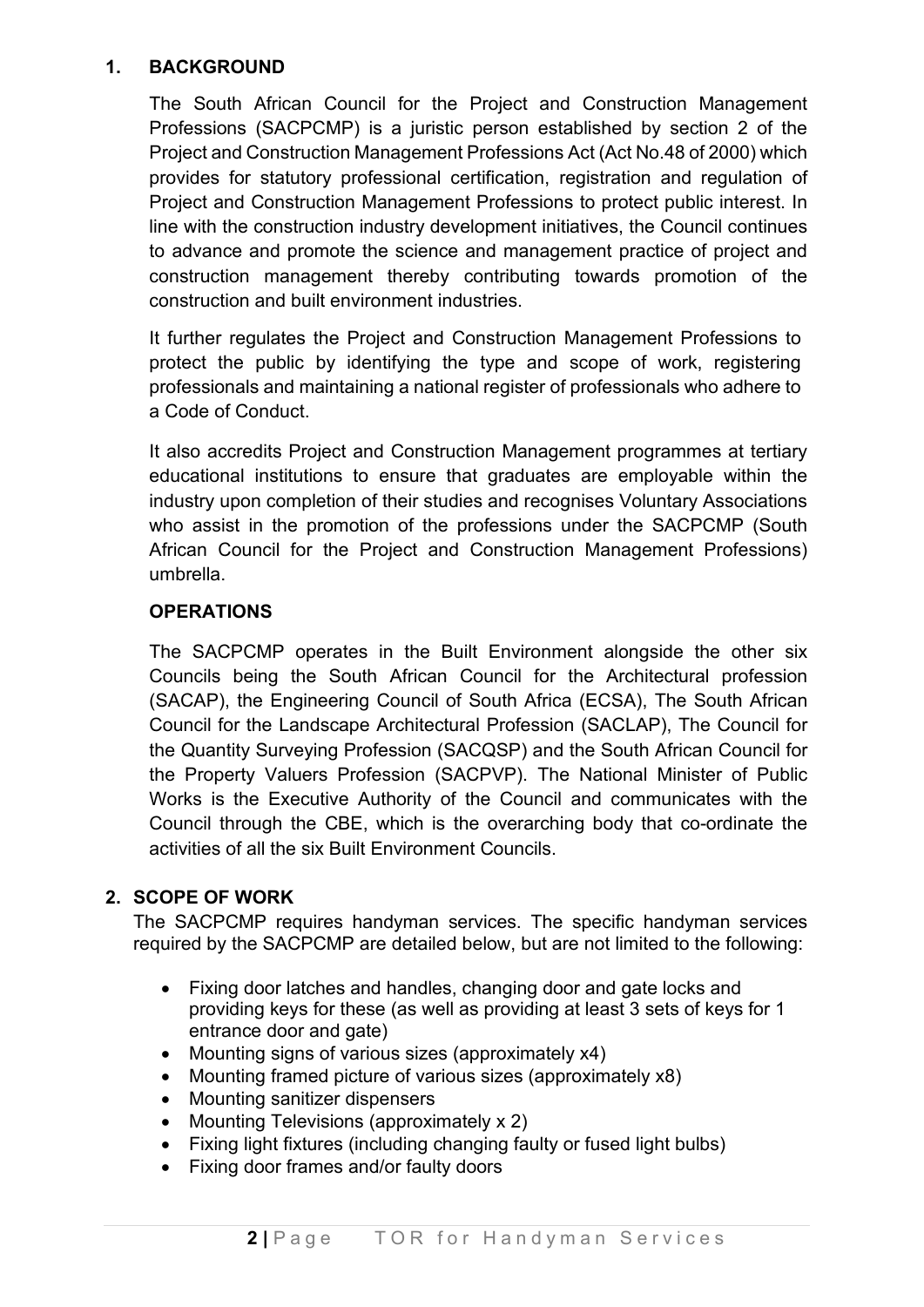## **3. MANDATORY REQUIREMENTS**

- 3.1.Quotations will be disqualified or excluded under the following conditions:
	- 3.1.1. Submission after the deadline.
	- 3.1.2. Quotations submitted at incorrect location.
	- 3.1.3. Service Providers whose tax matters are not in order at the time when SACPCMP makes an appointment.
	- 3.1.4. Not including a valid original tax clearance certificate as well as BBBEE Original Certificate/ Sworn Affidavits and CSD certificate

## **4. MINIMUM FUNCTIONAL REQUIREMENTS**

The service provider should meet the following minimum requirements:

- 4.1. Registration and CSD good standing status of form
- 4.2. At least three recent (not older than 3 years] written and contactable references from clients that you provided for similar human resource consulting services as the ones prescribed.
- 4.3. A brief Profile of the Service Provider

## **5. SPECIAL CONDITIONS**

- 5.1. All enquiries must be made in writing to [tenders@sacpcmp.org.za](mailto:tenders@sacpcmp.org.za), during office hours between 09h00 and 16h30.
- 5.2. SACPCMP reserves the right not to consider any Quotation not fully completed.
- 5.3. By accepting to take part in the Quotation process, you agree to keep in confidence all information imparted to you in relation with the Quotation process, not to disclose it to third parties and not to use it for other purpose than the **Quotation**
- 5.4. The Respondent is responsible for all costs incurred in the preparation and submission of the Quotation.
- 5.5. A copy/s of any affiliations, memberships and/or accreditations that support your submission must be included in the Quotation.
- 5.6. Kindly note that SACPCMP is entitled to:
	- 5.6.1. Amend any RFQ conditions, validity period, specifications, or extend the closing date and/or time of RFQ's before the closing date. All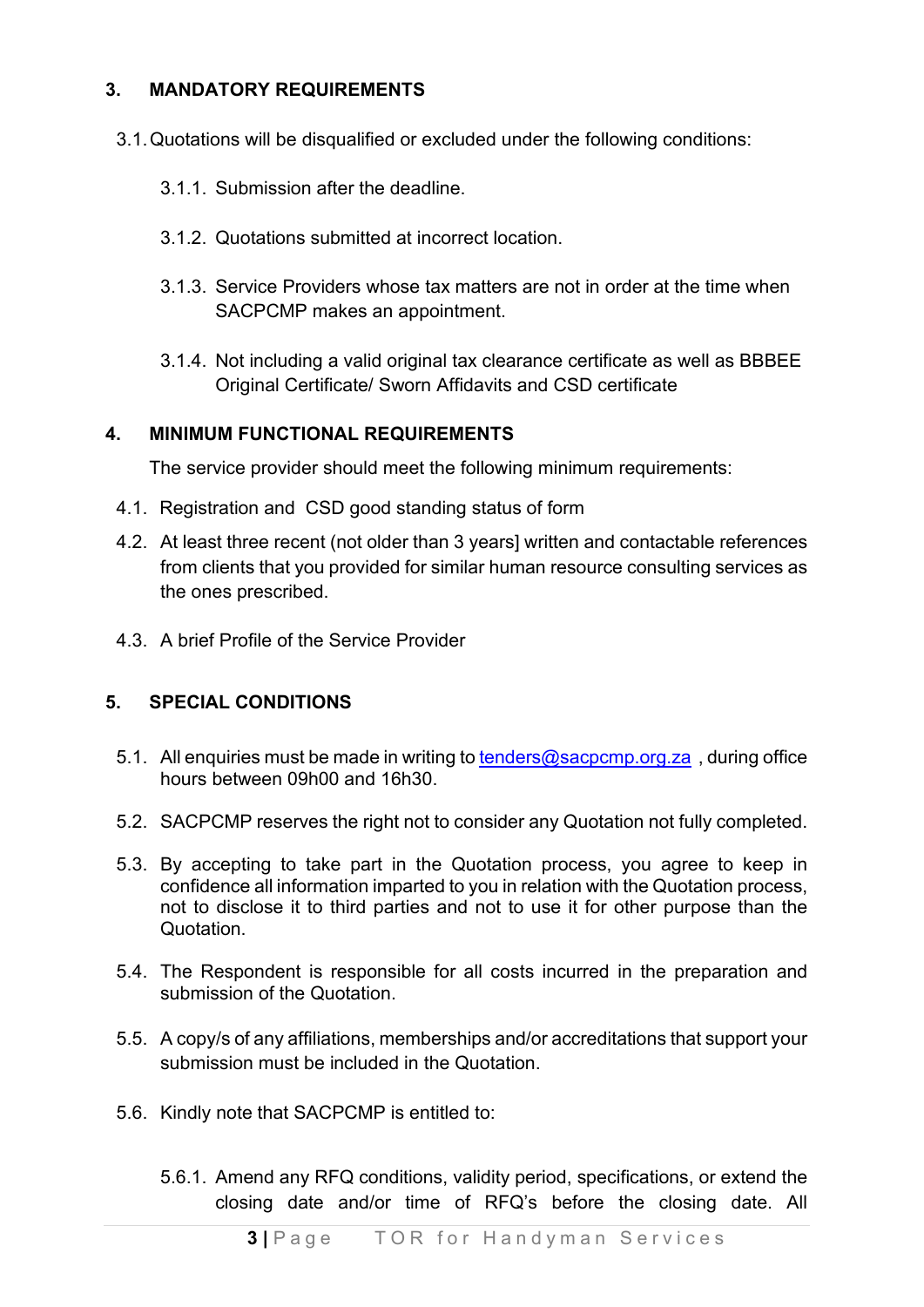Respondents, to whom the RFQ documents have been issued, will be advised in writing of such amendments in good time.

- 5.6.2. Verify any information contained in a Quotation.
- 5.6.3. Not appoint any bidder.
- 5.6.4. Vary, alter, and/or amend the terms of this RFQ, at any time prior to the finalisation of its adjudication hereof.
- 5.6.5. Disqualify Quotations that contain an omission of disclosure of material information, that is factually inaccurate, and/or contains a misrepresentation.
- 5.6.6. Not accept the lowest Quotation or any Quotation in part or in whole. The SACPCMP normally awards the contract to the bidder who proves to be fully capable of handling the contract and whose Quotation is technically acceptable and/or financially advantageous to the SACPCMP.
- 5.6.7. Appointment as a successful contractor shall be subject to the parties agreeing to mutually acceptable contractual terms and conditions. In the event of the parties failing to reach such agreement within 30 (thirty) days from the appointment date, the SACPCMP shall be entitled to appoint the contractor who was rated 2nd (second), and so on.
- 5.6.8. Cancel or withdraw from this RFQ as a whole or in part without furnishing reasons and without attracting any liability.
- 5.6.9. This Quotation and its acceptance shall be subject to the terms and conditions contained in this RFQ document.

## **6. QUOTATION**

6.1.Email Quotations should be submitted by 16h00 on **28 February 2022** the following email addresses: [tenders@sacpcmp.org.za](mailto:tenders@sacpcmp.org.za)

## **7. BID EVALUATION:**

## 7.1.**Evaluation**

Evaluation phase will be evaluated as follows:

| <b>Evaluation criteria</b> | <b>Points</b> |
|----------------------------|---------------|
| Price                      | 80%           |
| <b>BBBEE</b>               | 20%           |
| <b>Maximum Points</b>      | 100%          |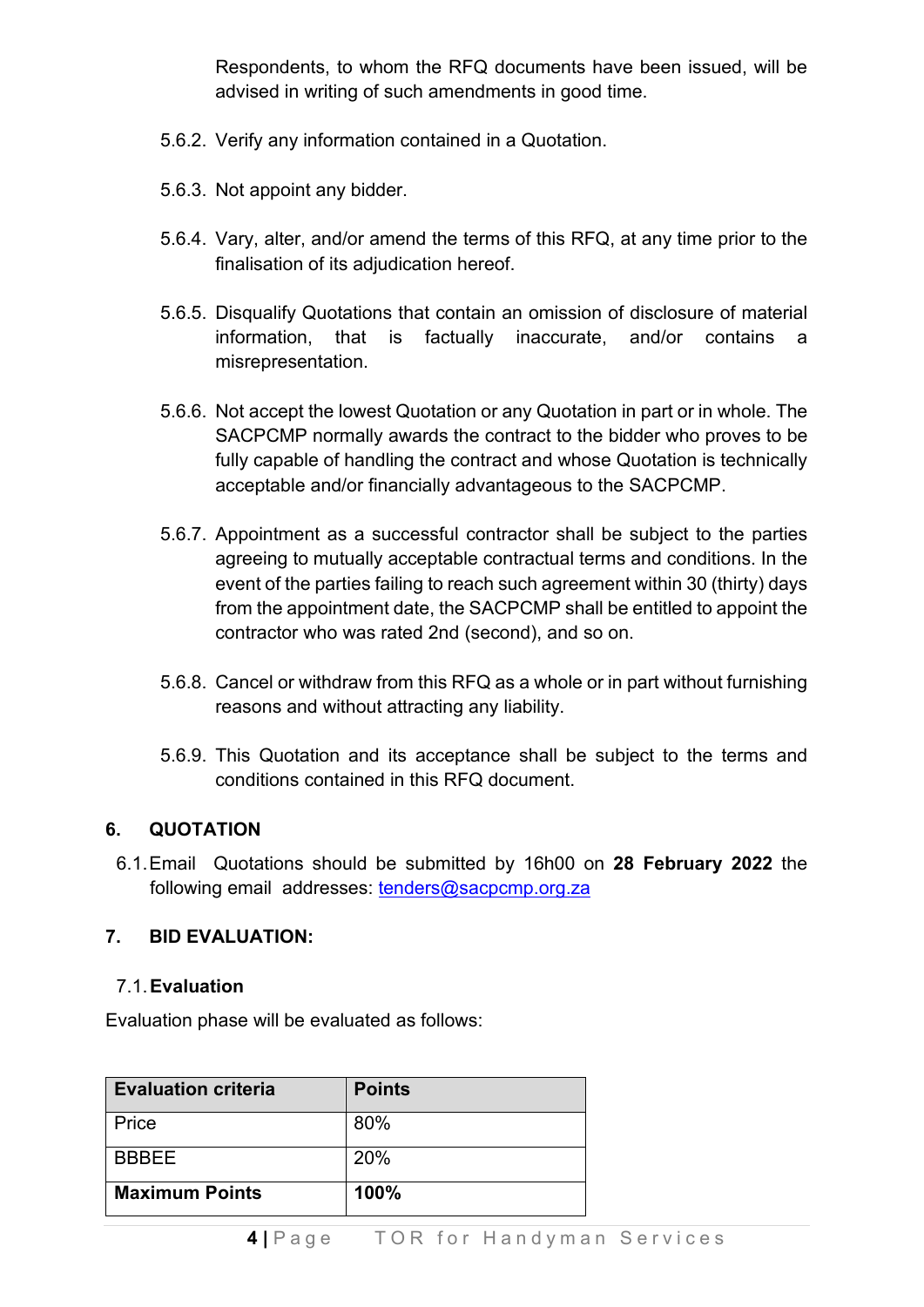## **8. Quotation Price**

These requirements are only minimum requirements. It is required that Service provider familiarise himself/herself with the details of the services/ supplies to be able for him/her to quote accordingly. The quoted price must be in South African Rands and be inclusive of 15% Vat, if VAT registered vendor.

### 8.1.**Pricing Schedule**

| PROJECT STRUCTURE (please include delivery costs, if any) |                         |              |                |  |  |
|-----------------------------------------------------------|-------------------------|--------------|----------------|--|--|
| <b>ITEM</b>                                               | <b>ITEM DESCRIPTION</b> | <b>UNIT</b>  | <b>PRICING</b> |  |  |
| <b>NO</b>                                                 |                         | <b>PRICE</b> |                |  |  |
|                                                           |                         |              |                |  |  |
|                                                           |                         |              |                |  |  |
|                                                           |                         |              |                |  |  |
|                                                           |                         |              |                |  |  |
|                                                           |                         |              |                |  |  |
|                                                           |                         |              |                |  |  |
|                                                           |                         |              |                |  |  |

## **NB: Validity period for this RFQ should be at least 3 Months from the date of submission.**

#### **9. Period of Contract**

The contract is short term contract. Work will only commence upon the signing of the contract which will be followed with various purchase order/s for specific items as may be needed.

#### **10.General Conditions of Contract**

General Conditions of Contract (GCC) as per National Treasury will apply. Service providers must familiarise themselves with these conditions as they will be applicable throughout the duration of the contract period.

#### **11.Evaluation Criteria**

Quotations received will be evaluated according to the prescriptions of the Preferential Procurement Policy Framework Act no 5 of 2000, the Procurement Regulations of 2017 pertaining to the Act and SACPCMP Procurement Policy determined within the framework of the Act. The 80/20 preference point system will apply. For you to go the next phase of evaluation points of 80% must have been achieved.

#### **12.Contract Management**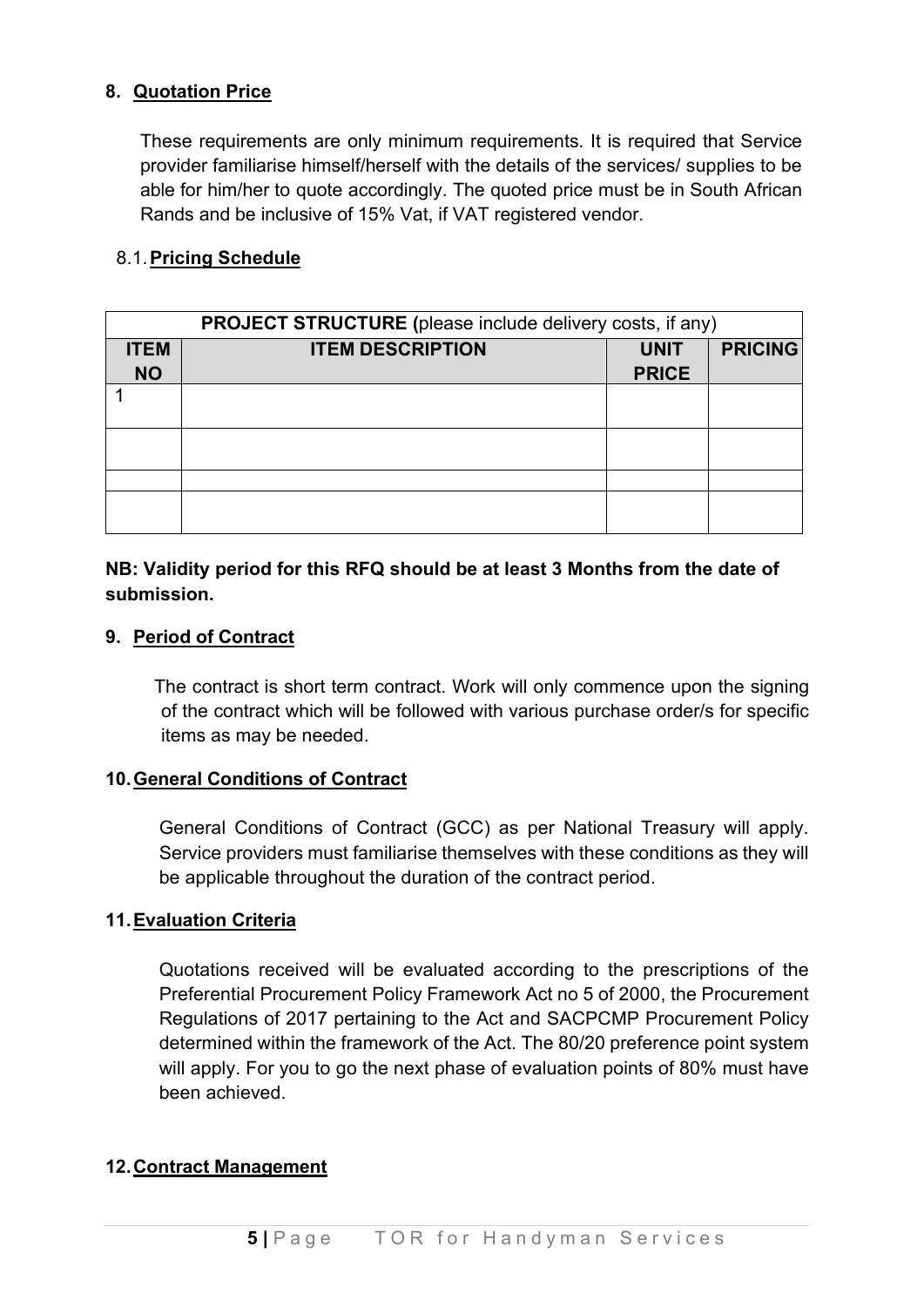The Service Provider will be required to sign a Standard Contract based for the duration and value of services.

 $\overline{\phantom{a}}$  , and the contract of the contract of the contract of the contract of the contract of the contract of the contract of the contract of the contract of the contract of the contract of the contract of the contrac

 **Authorised Bidder's Signature Date**

# **PLEASE NOTE**

- 1. Any quotation submitted after the closing date and time shall **NOT** be considered.
- 2. Ensure that your Quotation/ quotation clearly covers **ALL** the above aspects of the RFQ.
- 3. **DO NOT** include insurance to your quote as SACPCMP provides its own insurance.
- 4. **ALL QUOTATIONS and ENQUIRIES** are to be addressed to the respective person stipulated on the Request for Quotation **in Supply Chain Management Department**.
- 5. The SACPCMP reserves the right to cancel the procurement process at any time without notice, and not issue the order.
- 6. Conditional quotations will be subject to SACPCMP acceptance and approval processes.
- 7. It is no longer compulsory for bidders to submit SBD 4, 8 & 9 together with this RFQ on the stipulated closing date.
- 8. The SACPCMP shall request the preferred bidder / service provider to complete and submit SBD 4, 8 & 9 before any awards are finalised. The SBD form shall be valid for a period of twelve (12) months from the date submitted. The onus will rest with the service provider who has been awarded the services to inform SACPCMP of any changes to the information provided on such SBD forms. Failure to do so will result in misrepresentation of facts/ information and may results in SACPCMP terminating the service or contract.
- 9. Payment terms: compliant invoices will be processed within 30 days after receipt.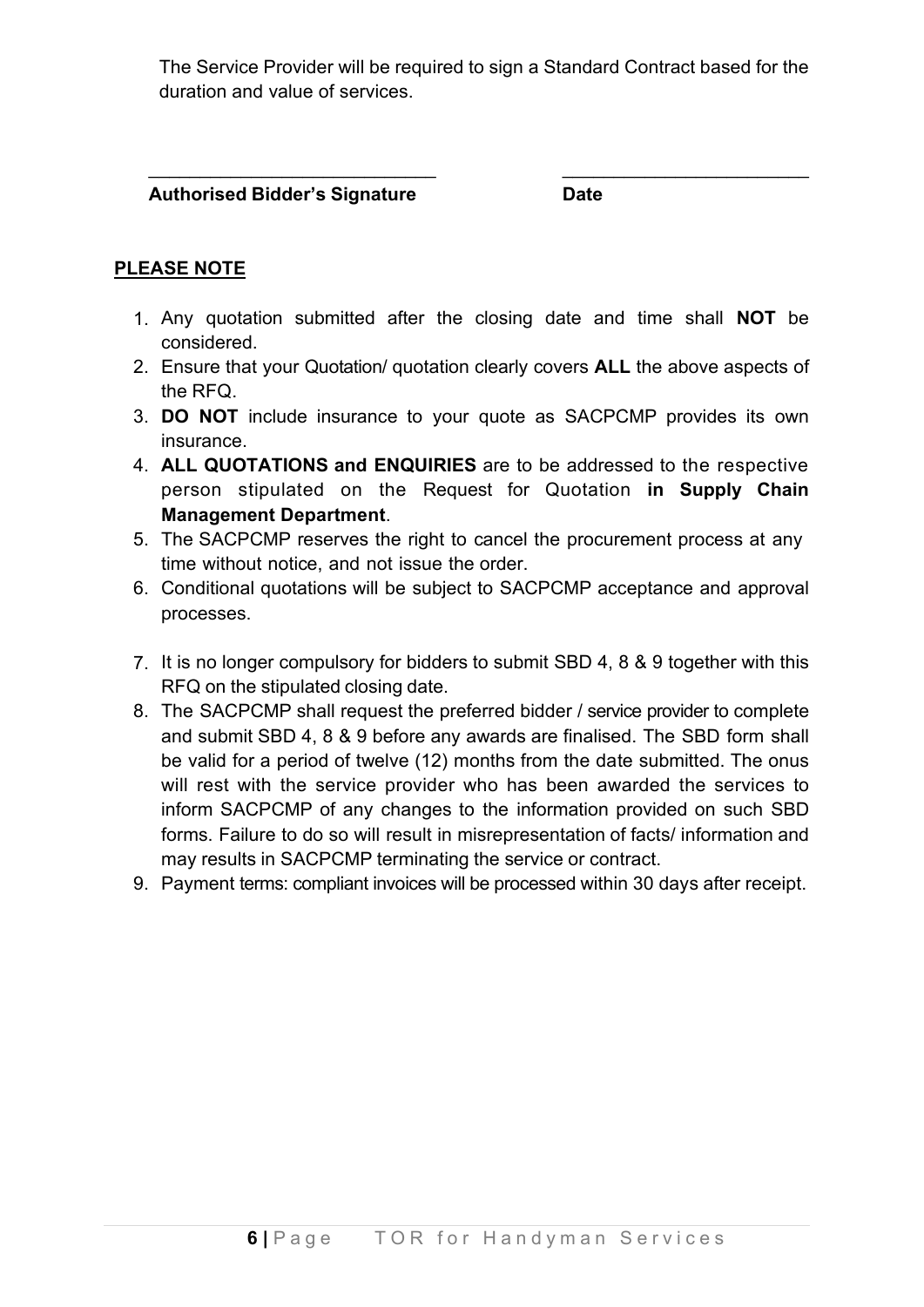## **FOR OFFICE USE ONLY**

| <b>RECEIVED BY:</b> |                      |
|---------------------|----------------------|
|                     | <b>COMPANY STAMP</b> |
|                     |                      |
|                     |                      |

### **SBD 6.1**

## **PREFERENCE POINTS CLAIM FORM IN TERMS OF THE PREFERENTIAL PROCUREMENT REGULATIONS 2017**

This preference form must form part of all bids/ Quotations submitted. It contains general information and serves as a claim form for preference points for Broad-Based Black Economic Empowerment (B-BBEE) Status Level of Contribution.

## **NB: BEFORE COMPLETING THIS FORM , BIDDERS/ POTENTIAL SERVICE PROVIDERS MUST STUDY THE GENERAL CONDITIONS, DEFINITIONS AND DIRECTIVES APPLICABLE IN RESPECT OF B-BBEE, AS PRESCRIBED IN THE PREFERENTIAL PROCUREMENT REGULATIONS, 2017.**

#### **1. GENERAL CONDITIONS**

- 1.1 The following preference point systems are applicable to all bids/ Quotations:
	- the 80/20 system for requirements with a Rand value of above R30,000 and up to R50 000 000 (all applicable taxes included); and
	- the 90/10 system for requirements with a Rand value above R50 000 000 (all applicable taxes included).
- 1.2 The value of this bid cannot exceed an estimated amount of R50 000 000 (including all applicable taxes) and therefore the 80/20 preferential procurement point system shall be applicable.
- 1.3 Preference points for this bid shall be awarded for: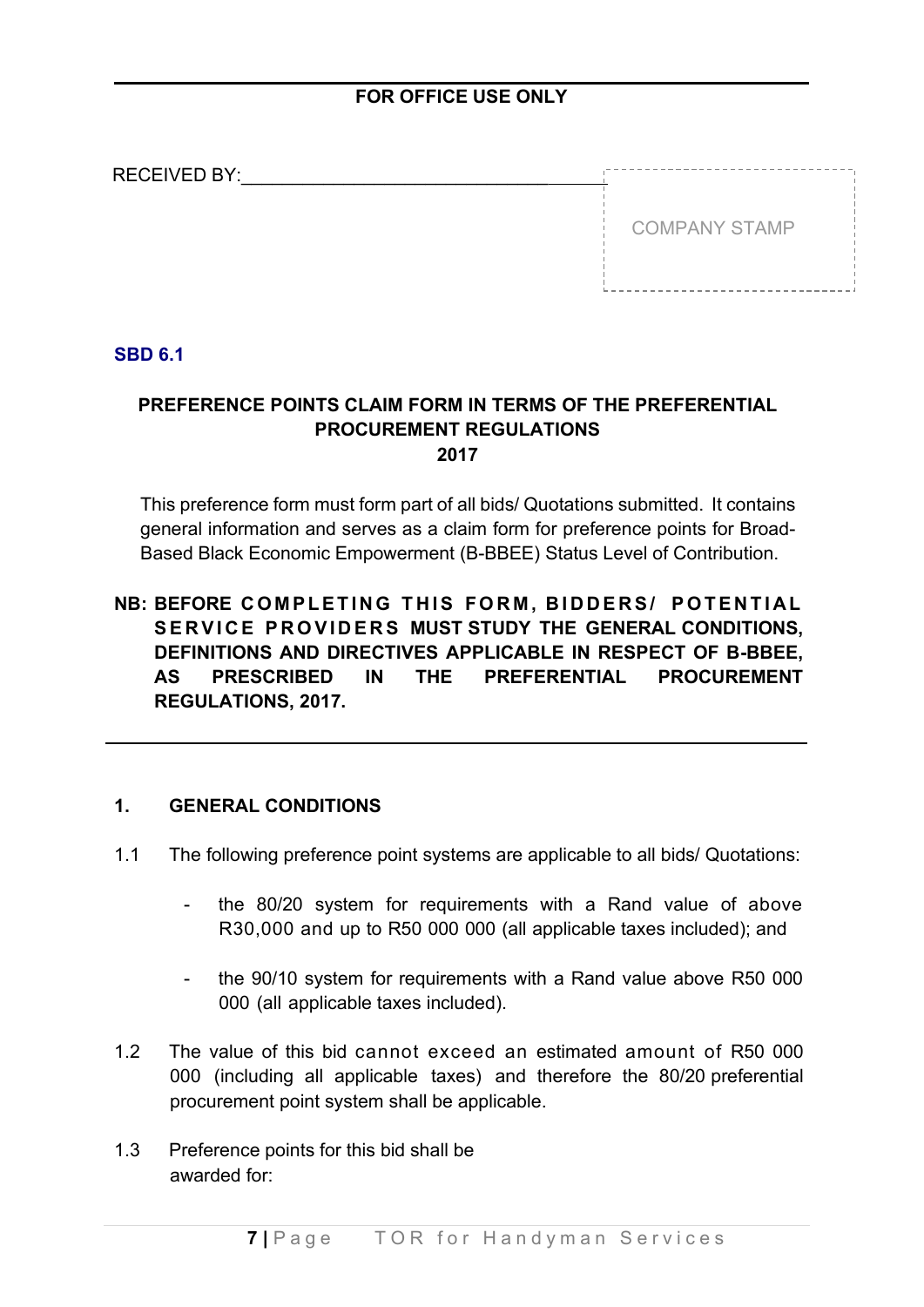- (a) Price; and
- (b) B-BBEE Status Level of Contribution.
- 1.4 The maximum points for this bid/ Quotation are allocated as follows:

|                                                      | <b>POINTS</b> |
|------------------------------------------------------|---------------|
| <b>PRICE</b>                                         | 80            |
| <b>B-BBEE STATUS LEVEL OF</b><br><b>CONTRIBUTION</b> | <b>20</b>     |
| Total points for Price and B-BBEE must not<br>exceed | 100           |

- 1.6 Failure on the part of a bidder/ service provider to submit proof of B-BBEE Status level of contribution together with the bid, will be interpreted that preference points for B-BBEE status level of contribution are not claimed.
- 1.6 The purchaser reserves the right to require of a bidder, either before a bid is adjudicated or at any time subsequently, to substantiate any claim deemed fit in any manner required by the purchaser.

## **2. DEFINITIONS**

- (a) **"B-BBEE"** means Broad-Based Black Economic Empowerment as defined in section 1 of the Broad-Based Black Economic Empowerment Act;
- (b) "**B-BBEE status level of contributor"** means the B-BBEE status of an entity in terms of a code of good practice on black economic empowerment, issued in terms of section 9(1) of the Broad- Based Black Economic Empowerment Act;
- (c) **"bid"** means a written offer in a prescribed or stipulated form in response to an invitation by an organ of state for the provision of goods or services, through price quotations, advertised competitive bidding processes or Quotations;
- (d) **"Broad-Based Black Economic Empowerment Act"** means the Broad-Based Black Economic Empowerment Act, 2003 (Act No. 53 of 2003);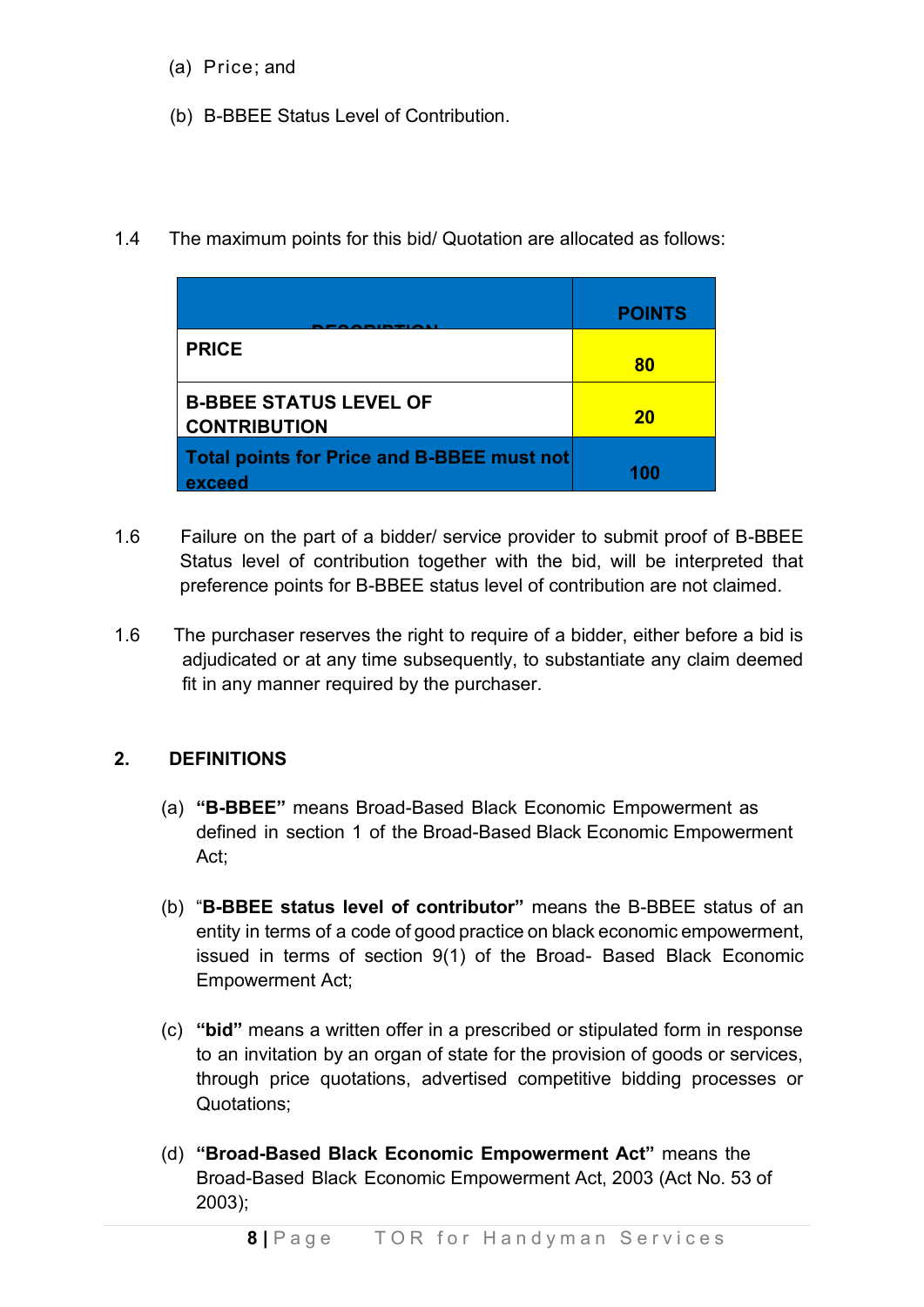- (e) **"EME"** means an Exempted Micro Enterprise in terms of a code of good practice on black economic empowerment issued in terms of section 9 (1) of the Broad-Based Black Economic Empowerment Act;
- (f) **"functionality"** means the ability of a tenderer to provide goods or services in accordance with specifications as set out in the tender documents.
- (g) **"prices"** includes all applicable taxes less all unconditional discounts;
- (h) **"proof of B- BBEE status level of contributor"** means:
	- 1) B-BBEE Status level certificate issued by an authorized body or person;
	- 2) A sworn affidavit as prescribed by the B-BBEE Codes of Good Practice;
	- 3) Any other requirement prescribed in terms of the B-BBEE Act;
- (i) **"QSE"** means a qualifying small business enterprise in terms of a code of good practice on black economic empowerment issued in terms of section 9 (1) of the Broad-Based Black Economic Empowerment Act;
- (j) **"rand value"** means the total estimated value of a contract in Rand, calculated at the time of bid invitation, and includes all applicable taxes;

## **3. POINTS AWARDED FOR PRICE**

## **3.1 THE 80/20 OR 90/10 PREFERENCE POINT SYSTEMS**

A maximum of 80 or 90 points is allocated for price on the following basis:

| 80/20                                     | or | 90/10                                            |
|-------------------------------------------|----|--------------------------------------------------|
| $\Box$ Pt $\Box$ Pmin $\Box$              |    | $Ps \Box 90^{\Box}1 \Box$ Pt $\Box$ P min $\Box$ |
| Ps □ 80□1 ______□□<br>$P$ min $\Box$<br>□ | or | $\Box$ $P$ min $\Box$                            |

Where-

| Ps | $=$   Points scored for price of bid under |  |
|----|--------------------------------------------|--|
| Pt | $=$   Price of bid under consideration     |  |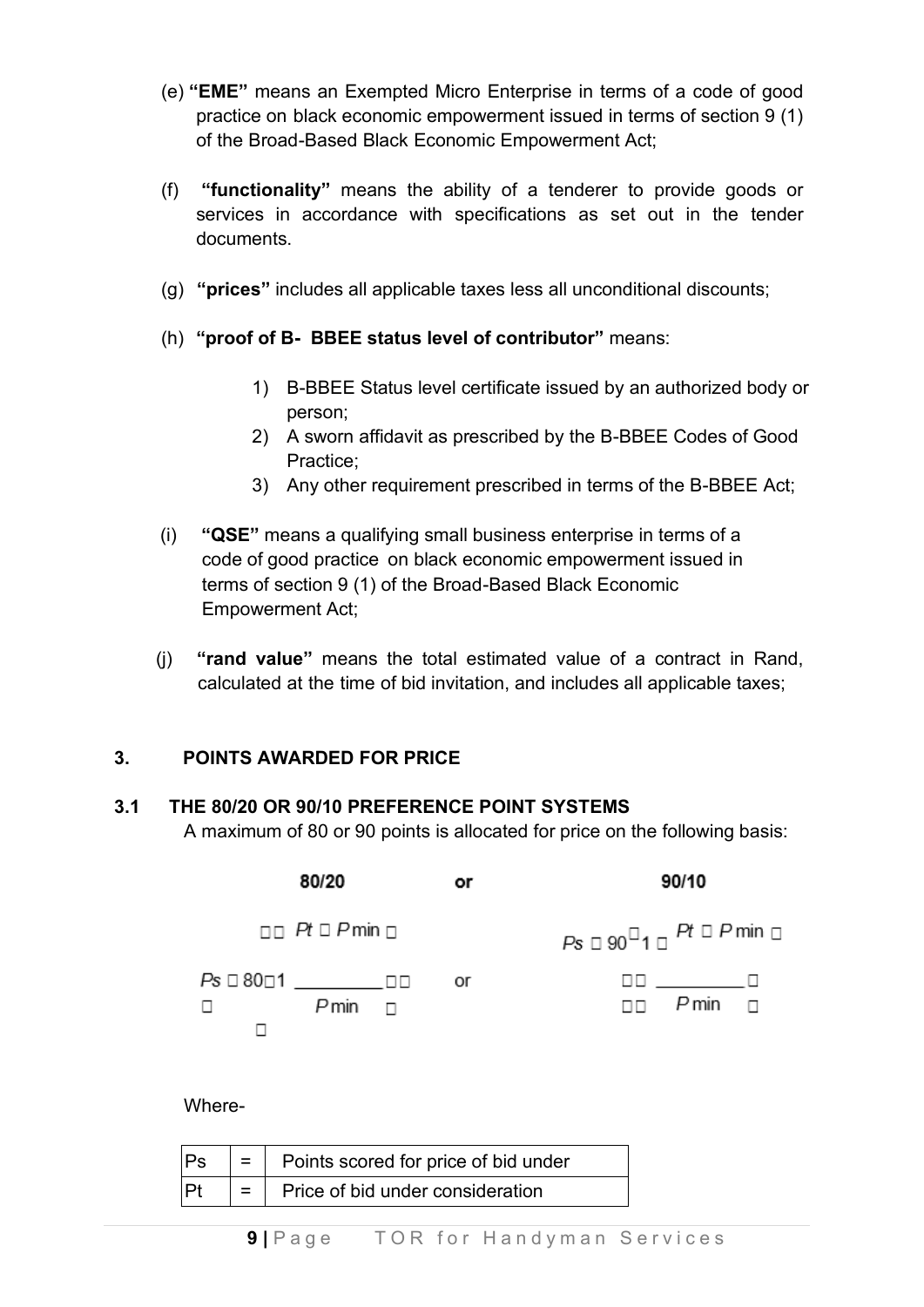## **4. POINTS AWARDED FOR B-BBEE STATUS LEVEL OF CONTRIBUTOR**

4.1 In terms of Regulation 6 (2) and 7 (2) of the Preferential Procurement Regulations, preference points must be awarded to a bidder for attaining the B-BBEE status level of contribution in accordance with the table below:

| <b>B-BBEE Status Level of</b><br><b>Contributor</b> | <b>Number of points</b><br>(90/10 system) | <b>Number of points</b><br>(80/20 system) |
|-----------------------------------------------------|-------------------------------------------|-------------------------------------------|
| 1                                                   | 10                                        | 20                                        |
| $\overline{2}$                                      | 9                                         | 18                                        |
| 3                                                   | 6                                         | 14                                        |
| $\overline{4}$                                      | 5                                         | 12                                        |
| 5                                                   | $\overline{4}$                            | 8                                         |
| 6                                                   | 3                                         | 6                                         |
| $\overline{7}$                                      | $\overline{2}$                            | $\overline{4}$                            |
| 8                                                   | 1                                         | $\overline{2}$                            |
| Non-compliant contributor                           | $\Omega$                                  | $\overline{0}$                            |

## **5. BID DECLARATION**

5.1 Bidders who claim points in respect of B-BBEE Status Level of Contribution must complete the following:

## **6. B-BBEE STATUS LEVEL OF CONTRIBUTOR CLAIMED IN TERMS OF PARAGRAPHS 1.4 AND 4.1**

6.1 B-BBEE Status Level of Contributor: ……….………(maximum of 10 or 20 points)

> (Points claimed in respect of paragraph 7.1 must be in accordance with the table reflected in paragraph 4.1 and must be substantiated by relevant proof of B-BBEE status level of contributor.

## **7. SUB-CONTRACTING**

7.1 Will any portion of the contract be sub-contracted? (*Tick applicable box*)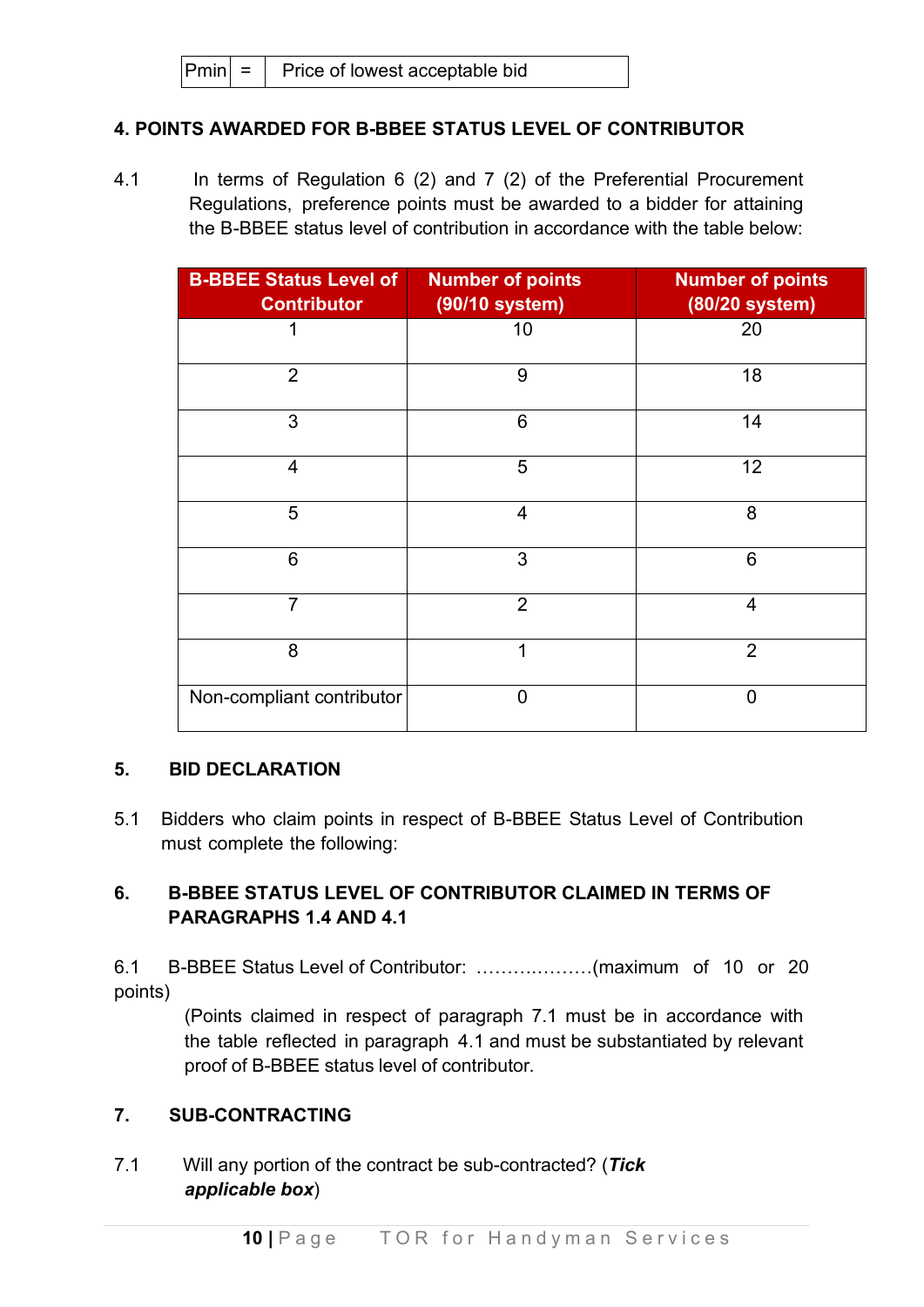7.1.1. If yes, please indicate:

|                     | i) What percentage of<br>subcontracted%                                                     |                  |            |                                                                                                                                                                 | contract<br>the |           | will                        | be   |                 |
|---------------------|---------------------------------------------------------------------------------------------|------------------|------------|-----------------------------------------------------------------------------------------------------------------------------------------------------------------|-----------------|-----------|-----------------------------|------|-----------------|
|                     | ii)                                                                                         |                  | <b>The</b> | name                                                                                                                                                            | of              |           | the                         | sub- |                 |
|                     | iii)<br>iv) Whether the sub-contractor is an EME or QSE (Tick applicable box)<br>I YE<br>V) | The<br><b>NO</b> |            | B-BBEE status level<br>Specify, by ticking the appropriate box, if subcontracting with an<br>enterprise in terms of Preferential Procurement Regulations, 2017: |                 | <b>of</b> | the                         | sub- |                 |
|                     | Designated Group: An EME or QSE which is at last 51%<br>owned by:                           |                  |            |                                                                                                                                                                 |                 |           | <b>EM</b><br>Е<br>$\sqrt{}$ |      | <b>QSE</b><br>V |
| <b>Black people</b> |                                                                                             |                  |            |                                                                                                                                                                 |                 |           |                             |      |                 |
|                     | Black people who are youth                                                                  |                  |            |                                                                                                                                                                 |                 |           |                             |      |                 |
|                     | Black people who are women                                                                  |                  |            |                                                                                                                                                                 |                 |           |                             |      |                 |
|                     | <b>Black people with disabilities</b>                                                       |                  |            |                                                                                                                                                                 |                 |           |                             |      |                 |
|                     | Black people living in rural or underdeveloped areas or townships                           |                  |            |                                                                                                                                                                 |                 |           |                             |      |                 |
|                     | Cooperative owned by black people                                                           |                  |            |                                                                                                                                                                 |                 |           |                             |      |                 |
|                     | Black people who are military veterans                                                      |                  |            |                                                                                                                                                                 |                 |           |                             |      |                 |
|                     |                                                                                             |                  |            | <b>OR</b>                                                                                                                                                       |                 |           |                             |      |                 |
| Any EME             |                                                                                             |                  |            |                                                                                                                                                                 |                 |           |                             |      |                 |
| Any QSE             |                                                                                             |                  |            |                                                                                                                                                                 |                 |           |                             |      |                 |

## 8. **DECLARATION WITH REGARD TO COMPANY/FIRM**

| 8.1 Name of company name                        |
|-------------------------------------------------|
| 8.2 VAT registration                            |
|                                                 |
| 8.3 Company registration                        |
| 8.4 TYPE OF COMPANY/ FIRM [TICK APPLICABLE BOX] |

- D Partnership/Joint Venture / Consortium
- □ One-person business/sole propriety
- □ Close corporation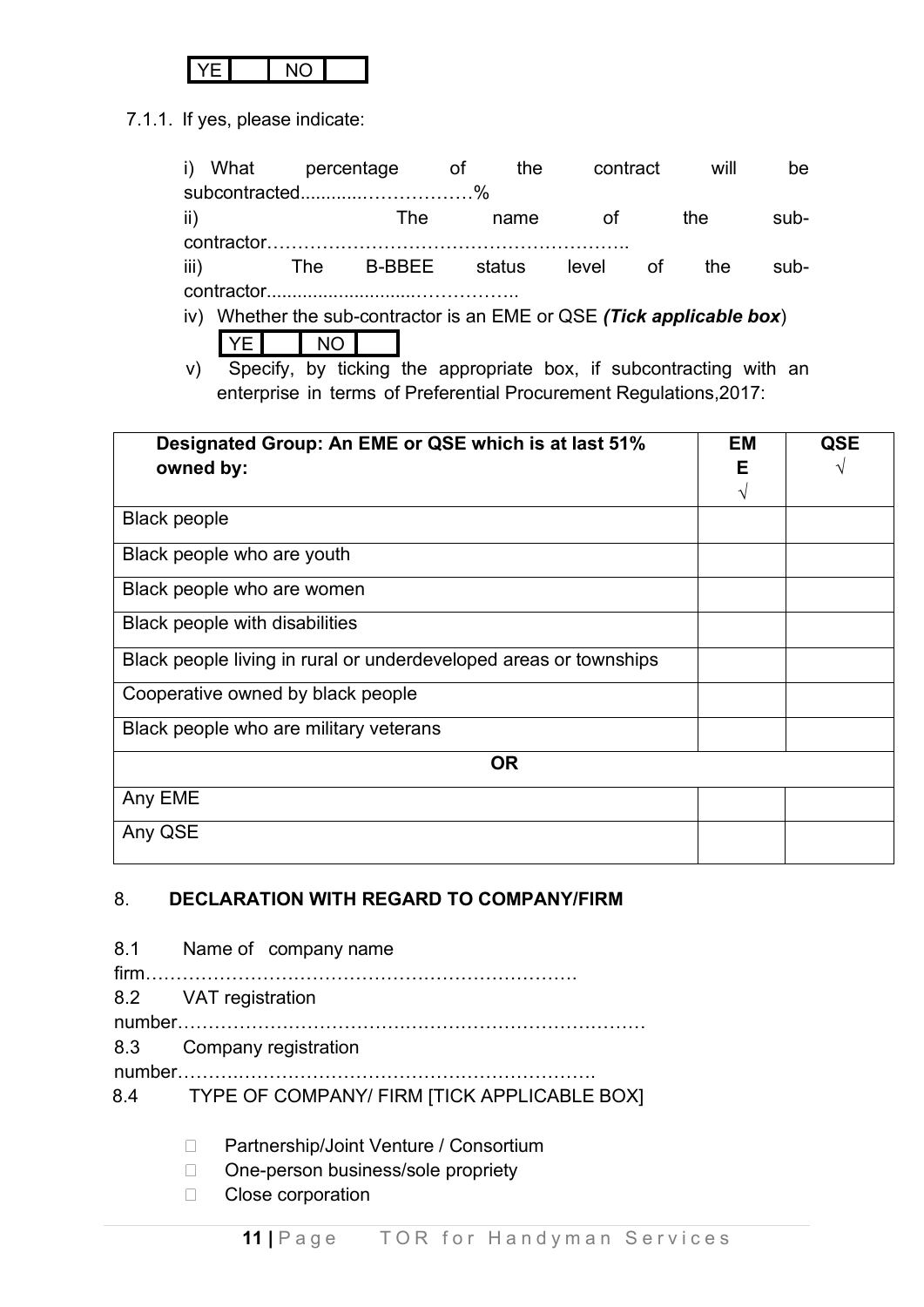□ Company

□ (Pty) Limited

## 8.5 DESCRIBE PRINCIPAL BUSINESS ACTIVITIES

……………………………………………………………………………………… ……… ……………………………………………………………………………………… ………

## 8.6 COMPANY CLASSIFICATION [TICK APPLICABLE BOX]

- Manufacturer
- □ Supplier
- □ Professional service provider
- $\Box$  Other service providers, e.g. transporter,
- etc.

8.7 Total number of years the company/firm has been in business………………………

- 8.8 I/we, the undersigned, who is / are duly authorised to do so on behalf of the company/firm, certify that the points claimed, based on the B-BBE status level of contributor indicated in paragraphs 1.4 and 6.1 of the foregoing certificate, qualifies the company/ firm for the preference(s) shown and I / we acknowledge that:
	- i) The information furnished is true and correct;
	- ii) The preference points claimed are in accordance with the General Conditions as indicated in paragraph 1 of this form;
	- iii) In the event of a contract being awarded as a result of points claimed as shown in paragraphs 1.4 and 6.1, the contractor may be required to furnish documentary proof to the satisfaction of the purchaser that the claims are correct;
	- iv) If the B-BBEE status level of contributor has been claimed or obtained on a fraudulent basis or any of the conditions of contract have not been fulfilled, the purchaser may, in addition to any other remedy it may have –
		- (a) disqualify the person from the bidding process;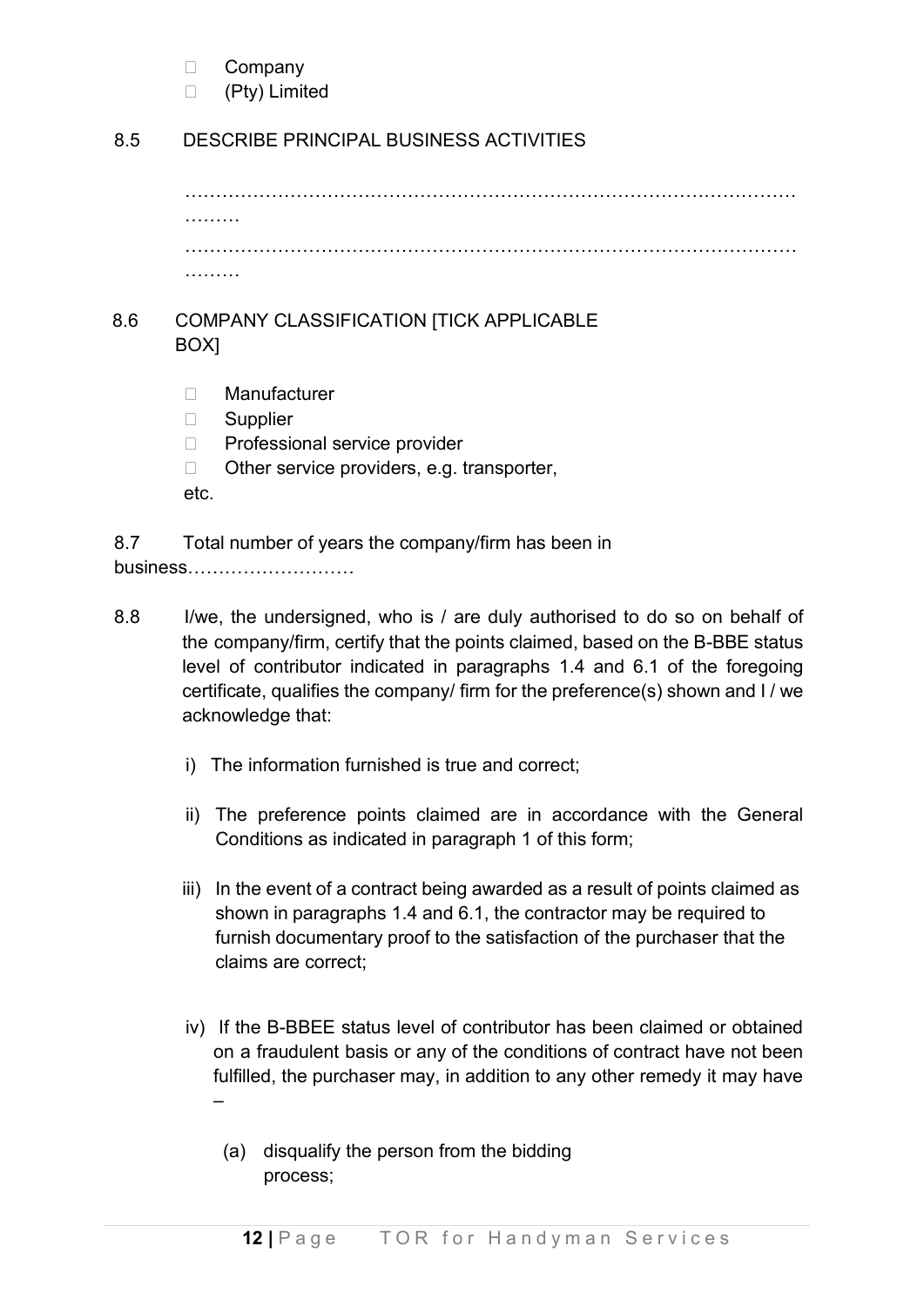- (b) recover costs, losses or damages it has incurred or suffered as a result of that person's conduct;
	- (c) cancel the contract and claim any damages which it has suffered as a result of having to make less favourable arrangements due to such cancellation;
- (d) recommend that the bidder or contractor, its shareholders and directors, or only the shareholders and directors who acted on a fraudulent basis, be restricted by the National Treasury from obtaining business from any organ of state for a period not exceeding 10 years, after the *audi alteram partem* (hear the other side) rule has been applied; and
- (e) forward the matter for criminal prosecution.

| <b>WITNESSES</b> | SIGNATURE(S) OF BIDDERS(S) |
|------------------|----------------------------|
|                  | DATE:                      |
| ◠                | ADDRESS:                   |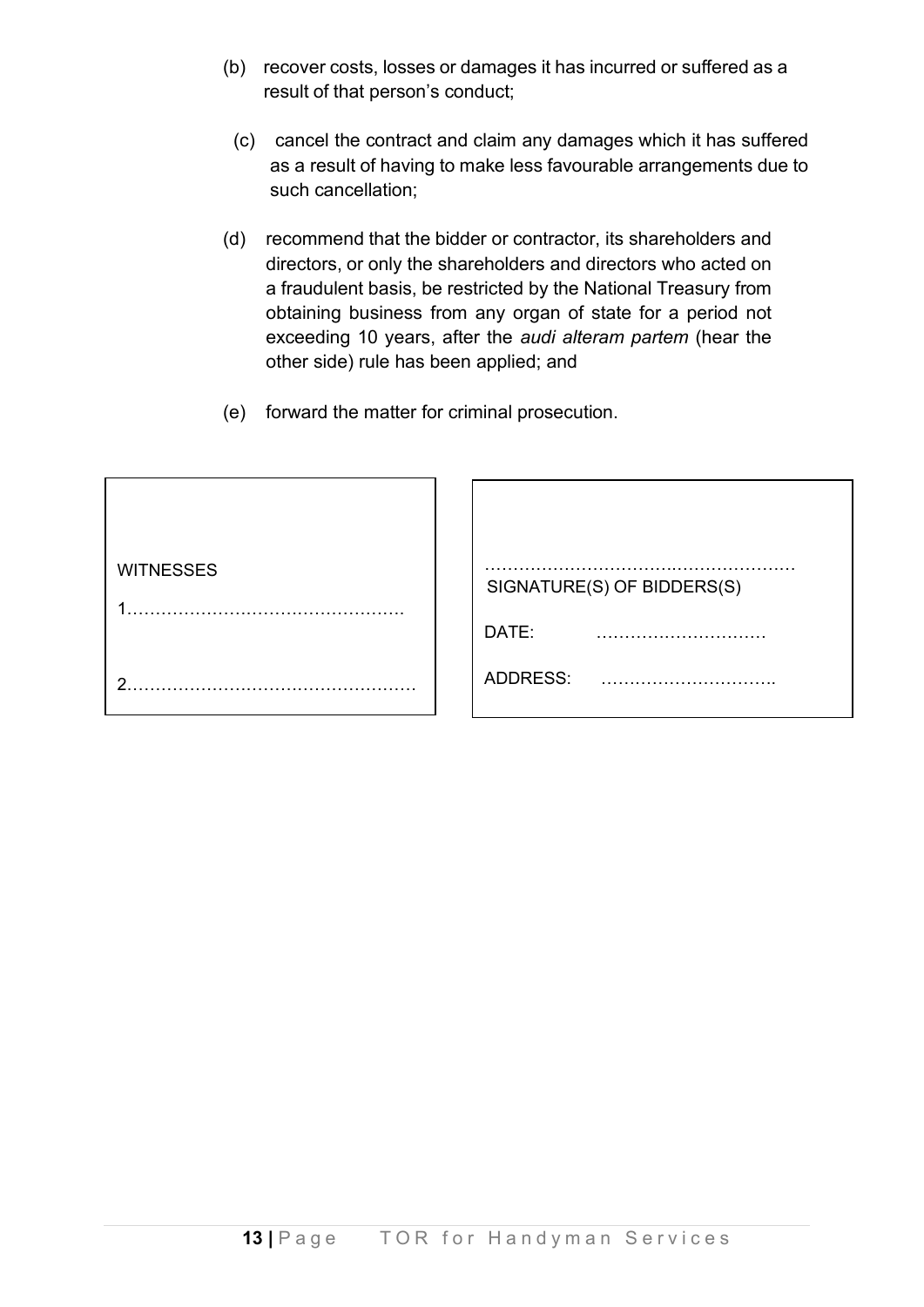**Addendum A;**

B-BBEE Level of Contribution certificate – original or certified copy.